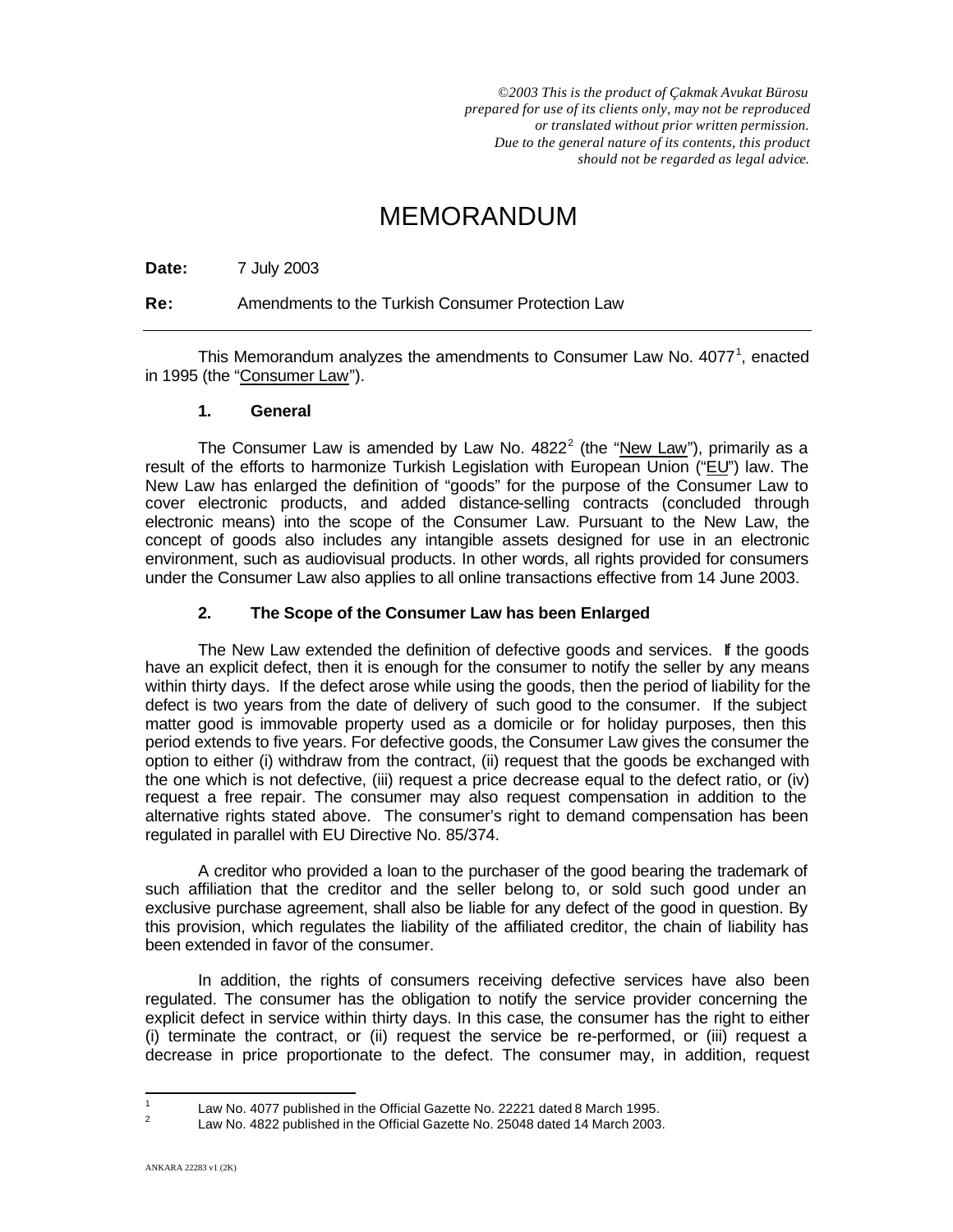compensation for damages arising from the defective service. If the consumer had the service performed with knowledge of the defect in question, then these rights may not be exercised.

## **3. Unfair Provisions in a Contract**

The New Law states that unilateral contract provisions inserted in a contract without negotiation with the consumer and which distort the contractual balance against the consumer, and which violate the principle of good faith, are considered unfair and are not binding on a consumer. The New Law also expressly states that provisions of "form contracts", such as credit card application forms, are assumed to be "non-negotiated contracts". With this provision, consumers are protected against form contracts unilaterally prepared by sellers and imposed on consumers.

Additionally, in order to protect the consumer and in parallel with EU Directive No. 93/13, in case of a dispute concerning the unfairness of a standard term, the burden to prove that a particular provision is not unfair rests with the seller.

# **4. Purchases with Installment Payments**

Pursuant to the New Law, consumer contracts stipulating the payment of the purchase price in installments must include (i) both the consumer's and the seller's full addresses, (ii) the price of the goods in Turkish Liras including the applicable customs, (iii) the total sales price, (iv) the amount of interest,  $(v)$  the annual rate of interest,  $(vi)$  the amount of the installment payments, and (vii) the legal consequences upon the default of the consumer. In the event that future installments are to be secured by a promissory note, then a separate promissory note must be drawn for each such installment and such promissory notes must be drawn in the name of the seller and not as a bearer instrument.

#### **5. Distance Selling Contracts**

The New Law defines a distance selling contract as any contract concerning the delivery of goods or performance of services concluded in a written, audiovisual, telephonic and electronic environment or by using other means of communication without physically meeting the customer. The New Law provides that before the conclusion of a distance selling contract, the consumer must be provided with certain information, and the contract may not be concluded before the consumer confirms in writing that she has received such information.

The New Law is similar in many respects to its counterpart in the EU, namely the Distance Selling Directive 97/7/EC. For instance, Article 9/A of the Consumer Law defines distance selling contracts in the same manner as Article 2 of the EU Distance Selling Directive. Furthermore, both the New Law and the EU Distance Selling Directive provide that before the conclusion of a distance selling contract, the consumer must be provided with certain information, and the contract may not be concluded before the consumer confirms in writing that she has received such information. Also, the seller must execute the order within a maximum of 30 days from the day following the day on which the consumer forwarded his order to the seller. However, under the Consumer Law, this duration may be extended for a maximum of ten days provided that the consumer is given advance written notification.

There are, however, a number of differences between the distance selling provisions of the New Law and the EU Distance Selling Directive. For example, pursuant to the New Law, the seller must prove that the goods or services were not defective when delivered. However, the question of defective goods is not separately regulated under the Distance Selling Directive. In EU law, this issue is governed by the Product Liability Directive 85/374/EEC, pursuant to which the injured person must prove the actual damage, the defect in the product as well as the causal relationship between damage and defect. In other words,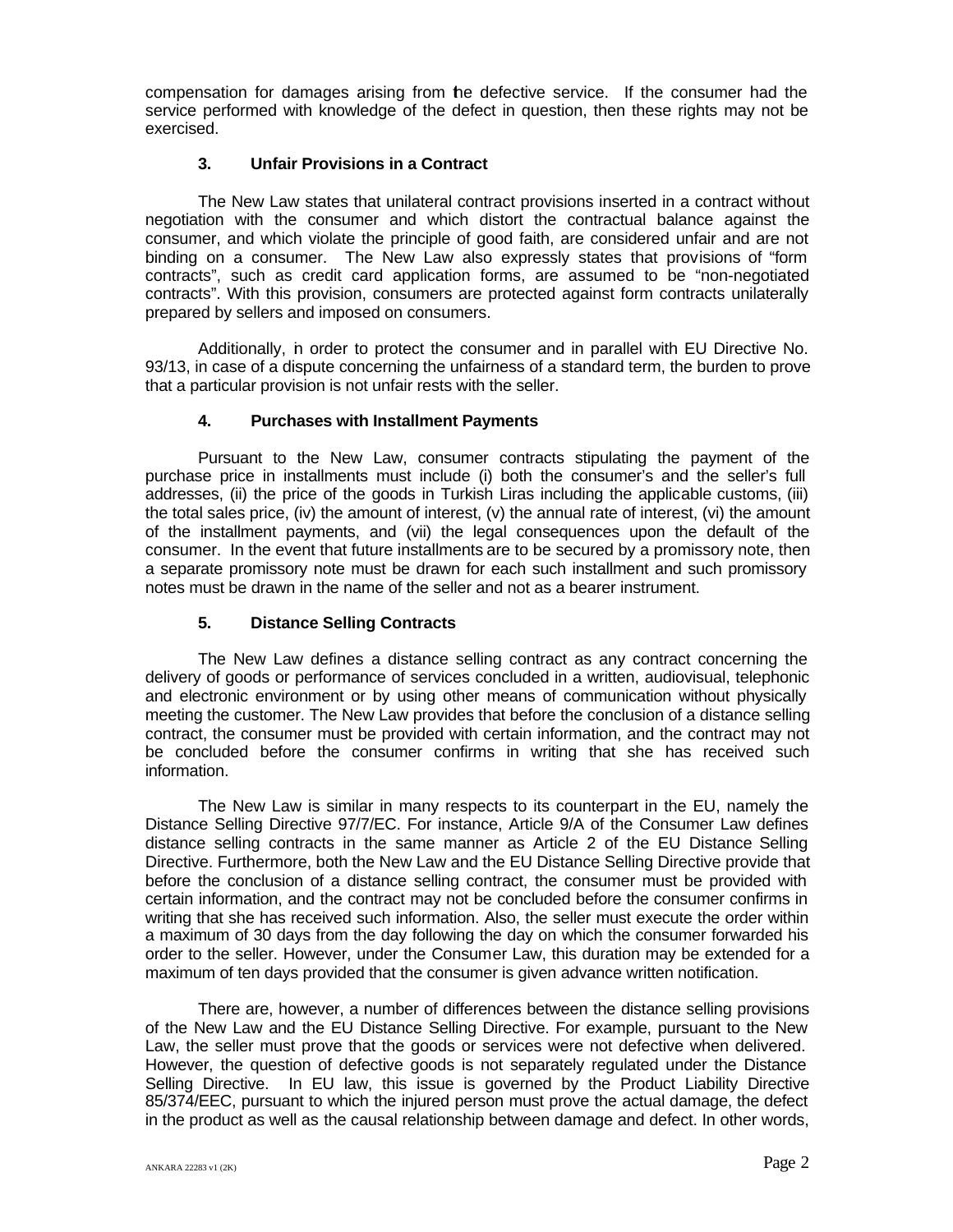the distance selling provisions of the New Law regarding the burden of proof are more favorable to consumers compared to the EU Distance Selling and Product Liability Directives.

#### **6. Consumer Loans**

The New Law stipulates that consumer loan contracts must be concluded in writing and a copy of such contract must be given to the consumer. Also, the loan conditions may not be altered against the consumer during the contract term. Pursuant to the New Law, a consumer loan contract must include at least (i) the amount of the loan, (ii) the total amount of debt including the interest and other terms, (iii) the annual rate of interest, (iv) the payment dates, (v) the requested guaranties, (vi) the interest rate of default (not to exceed 30% annually), (vii) the consequences of the default of the debtor, (viii) the terms regarding the payment of the debt before the due dates, and (ix) the clarification regarding the applicable rate of foreign exchange in the event the loan is provided in foreign currency.

#### **7. Credit Cards**

Disputes between banks and consumers concerning credit card transactions have been added into the scope of the Consumer Law. Certain rights are provided under the New Law in favor of consumers in order to protect them in such transactions.

A loan transaction in which a consumer benefits through purchasing goods or services by a credit card or through withdrawing cash from an existing account is subject to certain provisions applicable to consumer loans. For example, a periodic statement of account sent to the consumer by the bank is considered equivalent to the payment plan of a consumer loan. If a consumer does not pay the minimum payment amount stated in the periodic statement, she shall only pay the default interest, no other obligation can be charged to her.

A creditor must notify the consumer thirty days before an increase in the rate of interest. Such interest rate shall not be applied retroactively. If the consumer pays all the debt at the latest within sixty days from the notification date and ceases benefiting from such loan, the increased rate of interest shall not be applicable to her. If goods or services are purchased by a credit card, the seller or provider cannot request any payment from the consumer as commission or other similar fees in addition to the purchase price.

#### **8. Warranty Certificates**

The New Law provides that the manufacturers or importers of certain products are required to provide a warranty certificate with their products, and that the warranty period must be at least two years from the delivery of the products to the purchaser. Such warranty period was previously one year.

Pursuant to the New Law, a warranty certificate covers the defects of a product during the warranty period. During such period, the seller is required to repair the product free of charge, even if certain parts of the product must be replaced. In addition to the right of the purchaser to request that the seller repair a defect in the product, the New Law allows a purchaser to (i) withdraw from the sales contract and demand the return of the purchase price, (ii) demand replacement of the product, or (iii) demand the refund of a portion of the purchase price in the event the purchaser cannot use the product regularly as a result of frequent defects, the seller exceeds the maximum time period allowed for the repair of the product, or it is impossible to repair the product in question.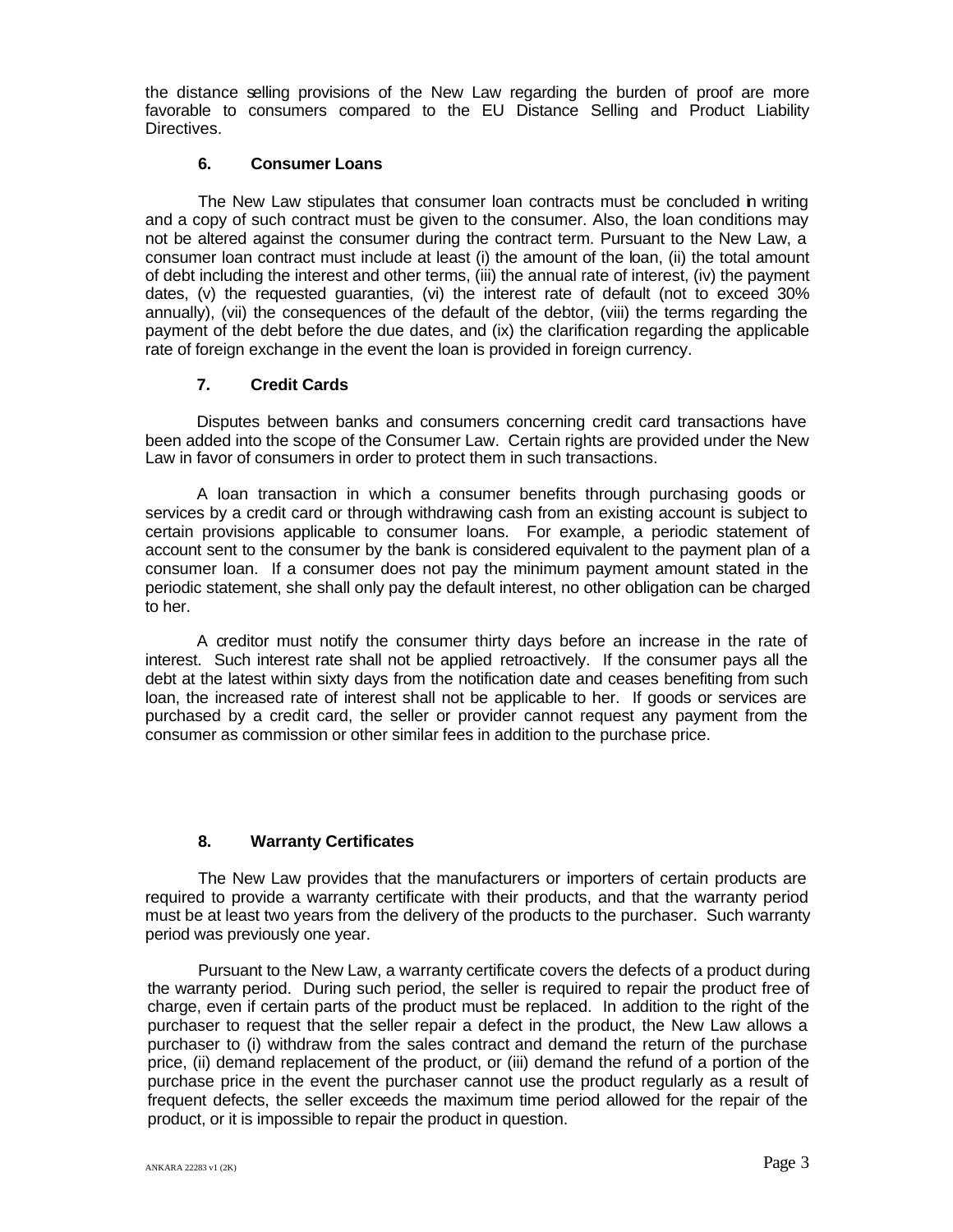If the purchaser has caused the defect in the product by not using the product in accordance with the "user instructions" that accompany the product, then the purchaser may not benefit from the rights described above.

### **9. After-Sales Services**

The scope of after-sales services has been extended to include imported industrial goods whereas the previous provision of the Consumer Law provided such obligation only for industrial goods sold in Turkey. The New Law requires the seller to employ sufficient technical personnel and to store spare parts in an amount to be determined by the Ministry of Industry and Commerce (the "Ministry").

An importer is also required to provide maintenance and repair services for the goods that have been imported by a previous importer, provided that the said goods are still within the utilization term. When determining the goods for which maintenance and repair services shall be supplied, the Ministry must obtain the opinion of the Turkish Standards Institute.

# **10. Consumer Complaints Arbitration Committee (the "Committee")**

The New Law makes it mandatory to submit disputes with a value lower than five hundred million TL (approximately US\$ 350 as of the date hereof) to the Committee. The decisions of the Committee become final upon review by the Consumer Court. In disputes with a value higher than five hundred million TL, the Committee's decision may be used as evidence before the Consumer Court.

# **11. Miscellaneous**

The New Law also provides that:

 Commercial advertising must be honest and accurate in consideration of moral and personal rights, and in accordance with the rules determined by the Advertisement Board.

 The marketing, importation and exportation of goods that appear like food products but are actually not is prohibited as they may endanger the health and security of consumers. For example, the production of a strawberry-shaped eraser with a strawberry flavor is prohibited as it may be dangerous for children.

 The New Law grants the Ministry the authority to supervise price stickers. It is now mandatory to indicate the country of production instead of the country of origin. For example, if a French wine is also produced in Turkey after obtaining the necessary licenses, Turkey must be indicated as the country of production while France must be identified as the country of origin. Goods priced by the Council of Ministers, or any other public entity or a professional organization, cannot be sold at a higher price. Furthermore, if the sticker price and the price at the register are different then the lower price shall be applied.

 The obligation to prepare an Instruction Manual in Turkish for industrial goods has been envisaged for imported industrial goods. The Ministry shall determine the minimum content of such instruction manuals and stickers by obtaining the opinion of the Turkish Standards Institute.

#### **12. Conclusion**

The New Law has made substantial amendments to the Consumer Law which is now more favorable to consumers in certain respects as compared to its counterpart under EU law, such as the burden of proof of the defect in distance selling contracts. The Ministry has already issued several regulations and communiqués, which are quite similar to their